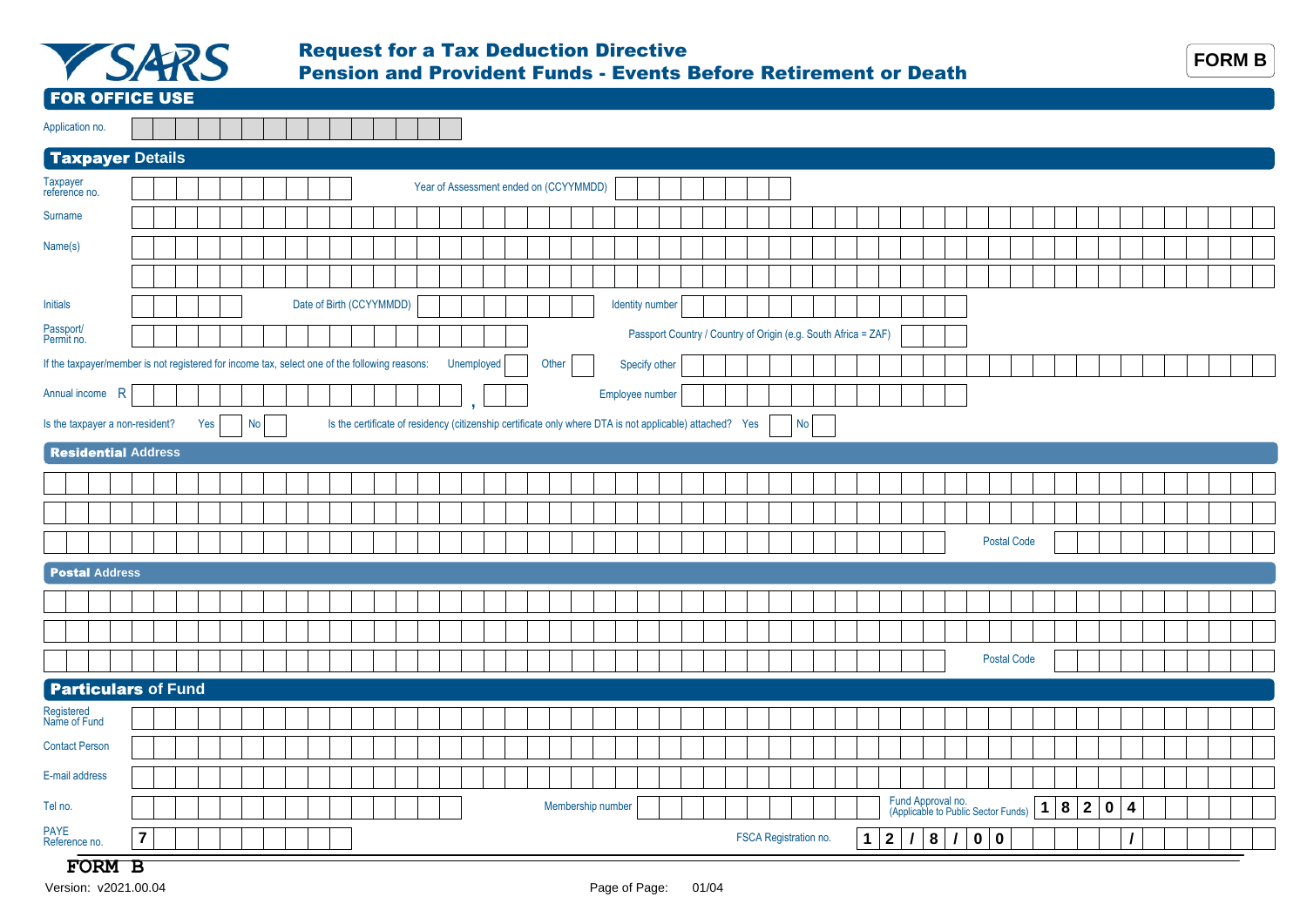| <b>Particulars of Fund (continued)</b>                                                                                                                         |         |             |                              |  |            |                    |                               |                    |                                               |                                  |  |               |                               |                       |                            |  |                          |                                  |                    |  |                             |                                                |  |  |
|----------------------------------------------------------------------------------------------------------------------------------------------------------------|---------|-------------|------------------------------|--|------------|--------------------|-------------------------------|--------------------|-----------------------------------------------|----------------------------------|--|---------------|-------------------------------|-----------------------|----------------------------|--|--------------------------|----------------------------------|--------------------|--|-----------------------------|------------------------------------------------|--|--|
| Participating<br>Employer Name                                                                                                                                 |         |             |                              |  |            |                    |                               |                    |                                               |                                  |  |               |                               |                       |                            |  |                          |                                  |                    |  |                             |                                                |  |  |
| Type of fund:                                                                                                                                                  | Pension |             |                              |  | Provident  |                    |                               |                    | <b>Pension Preservation</b>                   |                                  |  |               | <b>Provident Preservation</b> |                       |                            |  |                          |                                  |                    |  |                             |                                                |  |  |
| <b>Postal Address</b>                                                                                                                                          |         |             |                              |  |            |                    |                               |                    |                                               |                                  |  |               |                               |                       |                            |  |                          |                                  |                    |  |                             |                                                |  |  |
|                                                                                                                                                                |         |             |                              |  |            |                    |                               |                    |                                               |                                  |  |               |                               |                       |                            |  |                          |                                  |                    |  |                             |                                                |  |  |
|                                                                                                                                                                |         |             |                              |  |            |                    |                               |                    |                                               |                                  |  |               |                               |                       |                            |  |                          |                                  |                    |  |                             |                                                |  |  |
|                                                                                                                                                                |         |             |                              |  |            |                    |                               |                    |                                               |                                  |  |               |                               |                       |                            |  |                          |                                  | <b>Postal Code</b> |  |                             |                                                |  |  |
| Indicate whether this fund is:                                                                                                                                 |         |             | A public sector fund         |  |            |                    | An approved fund              |                    |                                               | Other                            |  | Specify other |                               |                       |                            |  |                          |                                  |                    |  |                             |                                                |  |  |
| <b>Particulars of Gross Lump Sum Due</b>                                                                                                                       |         |             |                              |  |            |                    |                               |                    |                                               |                                  |  |               |                               |                       |                            |  |                          |                                  |                    |  |                             |                                                |  |  |
| Reason for directive:                                                                                                                                          |         | Transfer    |                              |  |            | Divorce - Transfer |                               |                    | <b>Transfer Unclaimed Benefit</b>             |                                  |  |               |                               |                       | Par (eA) Transfer/ Payment |  |                          | Divorce - Member Spouse          |                    |  | Divorce - Non-Member Spouse |                                                |  |  |
|                                                                                                                                                                |         | Resignation |                              |  | Withdrawal |                    |                               |                    | Termination of Employment (Retrenchment)      |                                  |  |               |                               | <b>Future Surplus</b> |                            |  | <b>Unclaimed Benefit</b> |                                  |                    |  |                             | Security of Mortgage Bond Order / Housing Loan |  |  |
|                                                                                                                                                                |         |             | <b>Emigration Withdrawal</b> |  |            |                    | Withdrawal due to Visa Expiry |                    |                                               | <b>Cessation of SA Residence</b> |  |               |                               |                       |                            |  |                          |                                  |                    |  |                             |                                                |  |  |
| Gross amount of lump sum payment                                                                                                                               |         |             |                              |  | R          |                    |                               |                    |                                               |                                  |  |               |                               |                       |                            |  |                          |                                  |                    |  |                             |                                                |  |  |
| Date of accrual (CCYYMMDD)                                                                                                                                     |         |             |                              |  |            |                    |                               |                    | Date on which membership commenced (CCYYMMDD) |                                  |  |               |                               |                       |                            |  |                          | Date of divorce order (CCYYMMDD) |                    |  |                             |                                                |  |  |
| If a public sector fund, the period, if any, during which the member was a member of another public sector fund:                                               |         |             |                              |  |            |                    |                               |                    |                                               |                                  |  |               |                               |                       |                            |  |                          |                                  |                    |  |                             |                                                |  |  |
| Date From (CCYYMMDD)                                                                                                                                           |         |             |                              |  |            |                    |                               | Date To (CCYYMMDD) |                                               |                                  |  |               | Ξ                             |                       | Completed years            |  |                          |                                  |                    |  |                             |                                                |  |  |
| Period of employment taken into account in terms of the rules of the fund: (only applicable to Public Sector funds)                                            |         |             |                              |  |            |                    |                               |                    |                                               |                                  |  |               |                               |                       |                            |  |                          |                                  |                    |  |                             |                                                |  |  |
| Date From (CCYYMMDD)                                                                                                                                           |         |             |                              |  |            |                    |                               | Date To (CCYYMMDD) |                                               |                                  |  |               | $=$                           |                       | Completed years            |  |                          |                                  |                    |  |                             |                                                |  |  |
| In the case of a Provident fund:                                                                                                                               |         |             |                              |  |            |                    |                               |                    |                                               |                                  |  |               |                               |                       |                            |  |                          |                                  |                    |  |                             |                                                |  |  |
| Total contributions by member to the fund up to 1 March 2016 (excluding profit and interest)                                                                   |         |             |                              |  |            |                    |                               |                    |                                               |                                  |  |               |                               | R                     |                            |  |                          |                                  |                    |  |                             |                                                |  |  |
| Total contributions to the fund after 1 March 2016 (excluding profit and interest)                                                                             |         |             |                              |  |            |                    |                               |                    |                                               |                                  |  |               |                               |                       |                            |  |                          |                                  |                    |  |                             |                                                |  |  |
| Transfer from Pension Fund (after tax amount)                                                                                                                  |         |             |                              |  |            |                    |                               |                    |                                               |                                  |  |               |                               | R                     |                            |  |                          |                                  |                    |  |                             |                                                |  |  |
| Directive number for pension transfer                                                                                                                          |         |             |                              |  |            |                    |                               |                    |                                               |                                  |  |               |                               | R                     |                            |  |                          |                                  |                    |  |                             |                                                |  |  |
| Transfer by Non-member spouse previously taxed                                                                                                                 |         |             |                              |  |            |                    |                               |                    |                                               |                                  |  |               |                               | R                     |                            |  |                          |                                  |                    |  |                             |                                                |  |  |
| If a policy of insurance is ceded to the member, state the surrender value as at date of cession (for the purpose of paragraph 4(2)bis of the Second Schedule) |         |             |                              |  |            |                    |                               |                    |                                               |                                  |  |               |                               | R                     |                            |  |                          |                                  |                    |  |                             |                                                |  |  |
| Where member contributions to the fund have exceeded such amounts as allowed for deduction against income, state total amount of excess contributions          |         |             |                              |  |            |                    |                               |                    |                                               |                                  |  |               |                               | R                     |                            |  |                          |                                  |                    |  |                             |                                                |  |  |
| Former AIPF member's contributions transferred to the fund                                                                                                     |         |             |                              |  |            |                    |                               |                    |                                               |                                  |  |               |                               | R                     |                            |  |                          |                                  |                    |  |                             |                                                |  |  |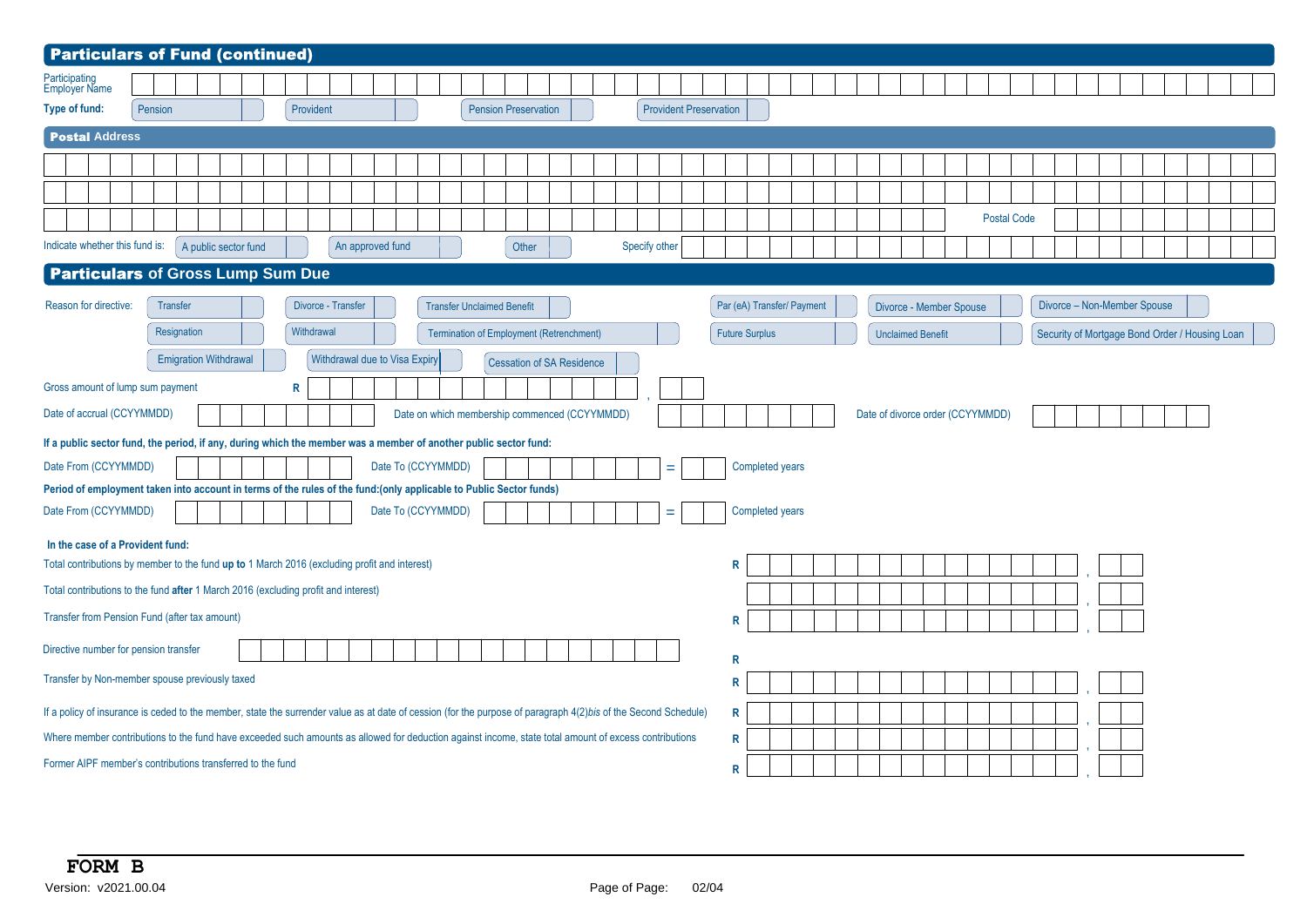| <b>Particulars of Transfer</b>                                                                                                                                                                                      |                                                          |                     |             |                         |    |  |                       |  |     |  |  |    |  |                         |  |                 |  |                       |                                  |   |              |   |                                    |              |                         |  |   |  |                                       |  |  |  |  |                                         |  |  |
|---------------------------------------------------------------------------------------------------------------------------------------------------------------------------------------------------------------------|----------------------------------------------------------|---------------------|-------------|-------------------------|----|--|-----------------------|--|-----|--|--|----|--|-------------------------|--|-----------------|--|-----------------------|----------------------------------|---|--------------|---|------------------------------------|--------------|-------------------------|--|---|--|---------------------------------------|--|--|--|--|-----------------------------------------|--|--|
| Did the fund pay any portion of the lump sum payment into another fund?                                                                                                                                             |                                                          |                     |             |                         |    |  |                       |  | Yes |  |  | No |  |                         |  |                 |  |                       |                                  |   |              |   |                                    |              |                         |  |   |  |                                       |  |  |  |  |                                         |  |  |
| If 'YES', state the registered<br>name of the transferee fund                                                                                                                                                       |                                                          |                     |             |                         |    |  |                       |  |     |  |  |    |  |                         |  |                 |  |                       |                                  |   |              |   |                                    |              |                         |  |   |  |                                       |  |  |  |  |                                         |  |  |
| The transferee fund type:                                                                                                                                                                                           | <b>Pension Fund</b>                                      |                     |             |                         |    |  | <b>Provident Fund</b> |  |     |  |  |    |  | Retirement Annuity Fund |  |                 |  |                       | <b>Pension Preservation Fund</b> |   |              |   | <b>Provident Preservation Fund</b> |              |                         |  |   |  | <b>Unclaimed Pension Preservation</b> |  |  |  |  | <b>Unclaimed Provident Preservation</b> |  |  |
| Fund Approval no.<br>(Applicable to Public Sector<br>Funds)                                                                                                                                                         | 1.                                                       | $\overline{2}$<br>8 | $\mathbf 0$ | $\overline{\mathbf{4}}$ |    |  |                       |  |     |  |  |    |  |                         |  |                 |  | FSCA Registration no. |                                  | 1 | $\mathbf{2}$ | 8 | $\prime$                           | $\mathbf{0}$ | $\overline{\mathbf{0}}$ |  |   |  |                                       |  |  |  |  |                                         |  |  |
| <b>Participating Employer Name</b>                                                                                                                                                                                  |                                                          |                     |             |                         |    |  |                       |  |     |  |  |    |  |                         |  |                 |  |                       |                                  |   |              |   |                                    |              |                         |  |   |  |                                       |  |  |  |  |                                         |  |  |
|                                                                                                                                                                                                                     |                                                          |                     |             |                         |    |  |                       |  |     |  |  |    |  |                         |  |                 |  |                       |                                  |   |              |   |                                    |              |                         |  |   |  |                                       |  |  |  |  |                                         |  |  |
| E-mail address of transferee<br>fund                                                                                                                                                                                |                                                          |                     |             |                         |    |  |                       |  |     |  |  |    |  |                         |  |                 |  |                       |                                  |   |              |   |                                    |              |                         |  |   |  |                                       |  |  |  |  |                                         |  |  |
| Tel no. of transferee fund                                                                                                                                                                                          |                                                          |                     |             |                         |    |  |                       |  |     |  |  |    |  |                         |  |                 |  |                       | Cell no. of transferee fund      |   |              |   |                                    |              |                         |  |   |  |                                       |  |  |  |  |                                         |  |  |
| Is the transferee fund a Public Sector Fund?                                                                                                                                                                        |                                                          |                     | Yes         |                         | No |  |                       |  |     |  |  |    |  |                         |  |                 |  |                       |                                  |   |              |   |                                    |              |                         |  | R |  |                                       |  |  |  |  |                                         |  |  |
| Amount transferred to the transferee fund<br>Amount attributed to Pre - 1 March 2021<br>R<br>Provident Fund vested rights plus growth<br>Amount attributed to Post - March 2021<br>R<br><b>Provident Fund value</b> |                                                          |                     |             |                         |    |  |                       |  |     |  |  |    |  |                         |  |                 |  |                       |                                  |   |              |   |                                    |              |                         |  |   |  |                                       |  |  |  |  |                                         |  |  |
| State if the transfer of the benefit is subject to special conditions. If yes, confirm the applicable provision in the fund rules.                                                                                  |                                                          |                     |             |                         |    |  |                       |  |     |  |  |    |  |                         |  |                 |  |                       |                                  |   |              |   |                                    |              |                         |  |   |  |                                       |  |  |  |  |                                         |  |  |
|                                                                                                                                                                                                                     |                                                          |                     |             |                         |    |  |                       |  |     |  |  |    |  |                         |  |                 |  |                       |                                  |   |              |   |                                    |              |                         |  |   |  |                                       |  |  |  |  |                                         |  |  |
|                                                                                                                                                                                                                     | (If yes, state the details below:)<br>Yes  <br><b>No</b> |                     |             |                         |    |  |                       |  |     |  |  |    |  |                         |  |                 |  |                       |                                  |   |              |   |                                    |              |                         |  |   |  |                                       |  |  |  |  |                                         |  |  |
|                                                                                                                                                                                                                     |                                                          |                     |             |                         |    |  |                       |  |     |  |  |    |  |                         |  |                 |  |                       |                                  |   |              |   |                                    |              |                         |  |   |  |                                       |  |  |  |  |                                         |  |  |
| Was there a partial withdrawal taken from this benefit in the previous or current fund prior to this payment?<br>Amount of partial withdrawal R<br>Date of partial withdrawal (CCYYMMDD)                            |                                                          |                     |             |                         |    |  |                       |  |     |  |  |    |  |                         |  |                 |  |                       |                                  |   |              |   |                                    |              |                         |  |   |  |                                       |  |  |  |  |                                         |  |  |
| Directive number                                                                                                                                                                                                    |                                                          |                     |             |                         |    |  |                       |  |     |  |  |    |  |                         |  |                 |  |                       |                                  |   |              |   |                                    |              |                         |  |   |  |                                       |  |  |  |  |                                         |  |  |
| Date of partial withdrawal (CCYYMMDD)                                                                                                                                                                               |                                                          |                     |             |                         |    |  |                       |  |     |  |  |    |  |                         |  |                 |  |                       |                                  |   |              |   | Amount of partial withdrawal R     |              |                         |  |   |  |                                       |  |  |  |  |                                         |  |  |
| Directive number                                                                                                                                                                                                    |                                                          |                     |             |                         |    |  |                       |  |     |  |  |    |  |                         |  |                 |  |                       |                                  |   |              |   |                                    |              |                         |  |   |  |                                       |  |  |  |  |                                         |  |  |
| Non Resident Service Rendered inside the Republic [Section 9(2)(i)]                                                                                                                                                 |                                                          |                     |             |                         |    |  |                       |  |     |  |  |    |  |                         |  |                 |  |                       |                                  |   |              |   |                                    |              |                         |  |   |  |                                       |  |  |  |  |                                         |  |  |
| Were any services rendered inside / outside the Republic during the period of membership of the fund? Yes                                                                                                           |                                                          |                     |             |                         |    |  |                       |  |     |  |  |    |  |                         |  | No <sub>1</sub> |  |                       |                                  |   |              |   |                                    |              |                         |  |   |  |                                       |  |  |  |  |                                         |  |  |
| Total number of months services were rendered while contributing to fund                                                                                                                                            |                                                          |                     |             |                         |    |  |                       |  |     |  |  |    |  |                         |  |                 |  |                       |                                  |   |              |   |                                    |              |                         |  |   |  |                                       |  |  |  |  |                                         |  |  |
| Total number of months services were rendered inside the Republic while contributing to fund                                                                                                                        |                                                          |                     |             |                         |    |  |                       |  |     |  |  |    |  |                         |  |                 |  |                       |                                  |   |              |   |                                    |              |                         |  |   |  |                                       |  |  |  |  |                                         |  |  |
| Total number of months services were rendered outside the Republic while contributing to fund                                                                                                                       |                                                          |                     |             |                         |    |  |                       |  |     |  |  |    |  |                         |  |                 |  |                       |                                  |   |              |   |                                    |              |                         |  |   |  |                                       |  |  |  |  |                                         |  |  |